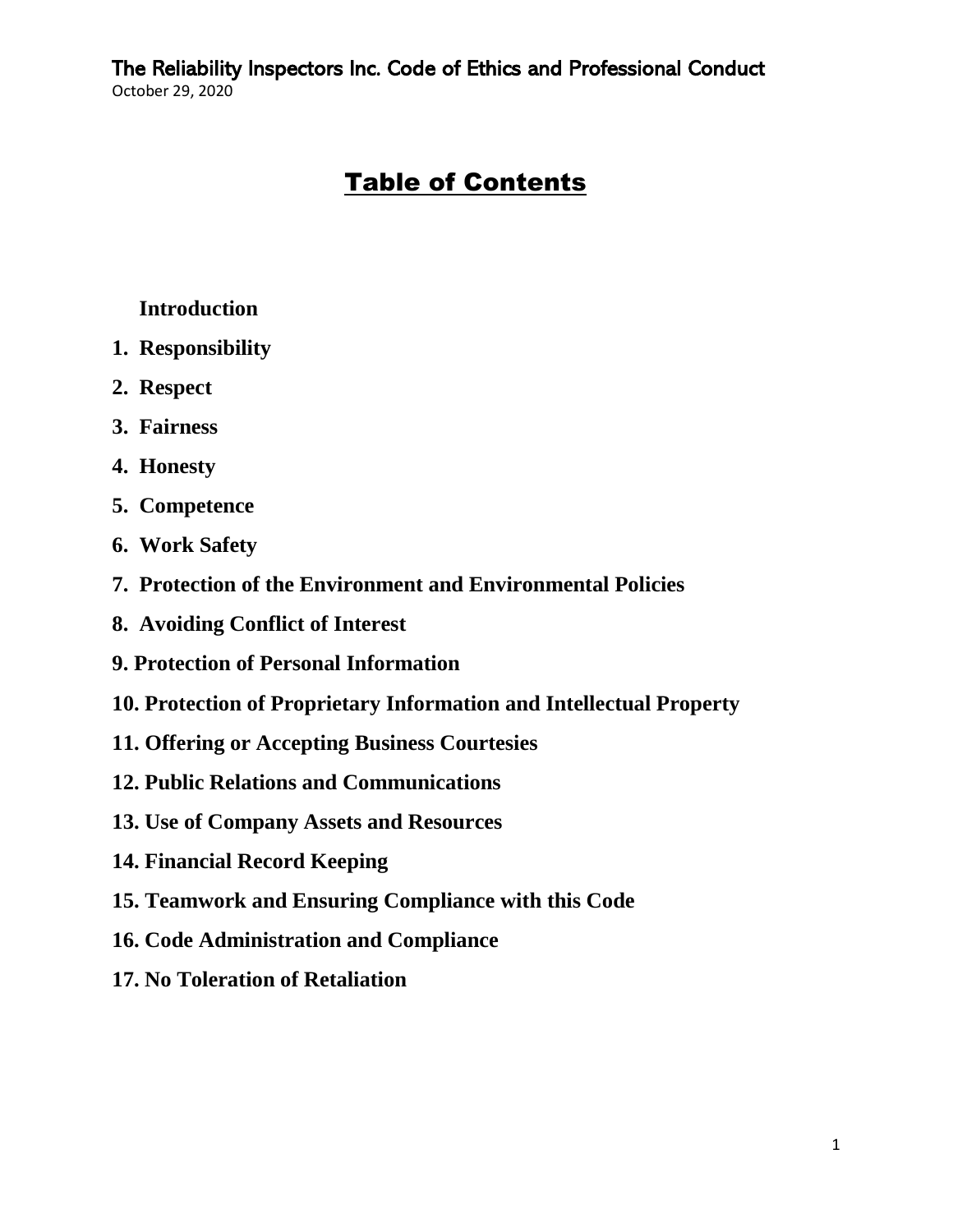October 29, 2020

#### **Message from the CEO**

*The Reliability Inspectors Inc. (Reliability) intends to be known as a brand of excellence. Affiliates have already agreed to perform their services in accordance with the Code of Ethics and Professional Conduct of their respective certifying authorities. When the company's Affiliates are providing services to our clients, they must first agree to comply with the requirements of the client's quality manual, safety manual, and other protocols, including the client's code of ethics and professional conduct.*

*However, everyone associated or affiliated with The Reliability Inspectors Inc. must also comply with Reliability's Code of Ethics and Professional Conduct. This is to ensure there is one standard that applies to everyone in the company, regardless of where the Affiliates are providing their services. This Code describes the company's ethical values and lists the mandatory rules of behavior required to remain consistent with our brand.*

*William (Bill) A.D. MacRitchie*

Wm. Mar Rutchie

*Co-Founder and CEO*

#### **Introduction**

*Note:*

*1. In this document the term "Reliability" will be used as an abbreviated form of The Reliability Inspectors Inc.*

*2. The term "Affiliate" will mean any "Corporate Affiliate" and its principal "Principal", that following gathering of relevant information and initial screening, Reliability has allowed registration to be an approved Affiliate with our company. Reliability has developed a data base whereby Customers can go online and have the convenience of searching that data base to find profiles of inspection and safety professionals holding a broad range of certifications, and, carrying on business through personal service corporations (all approved individuals and their corporate business entities shall hereafter be collectively referred to as "Affiliates").* 

Ethics is about making the best possible decisions concerning people, resources, and the environment. Ethical choices diminish risk, advance positive results, increase trust, determine long term success, and build reputations. Leadership is dependent on ethical choices.

Values form the basis of decision making and guide our actions.

This Code applies to Reliability's owners and management, its registered Affiliates, and to all those providing services on behalf of Reliability. It is a policy statement that describes the expectations we have of everyone who is associated or affiliated with our company. It articulates the ideals to which we aspire and sets out mandatory standards of professional conduct. It is designed to provide guidance on how problems should be approached and how to make decisions in a way that reflects the core values of our brand.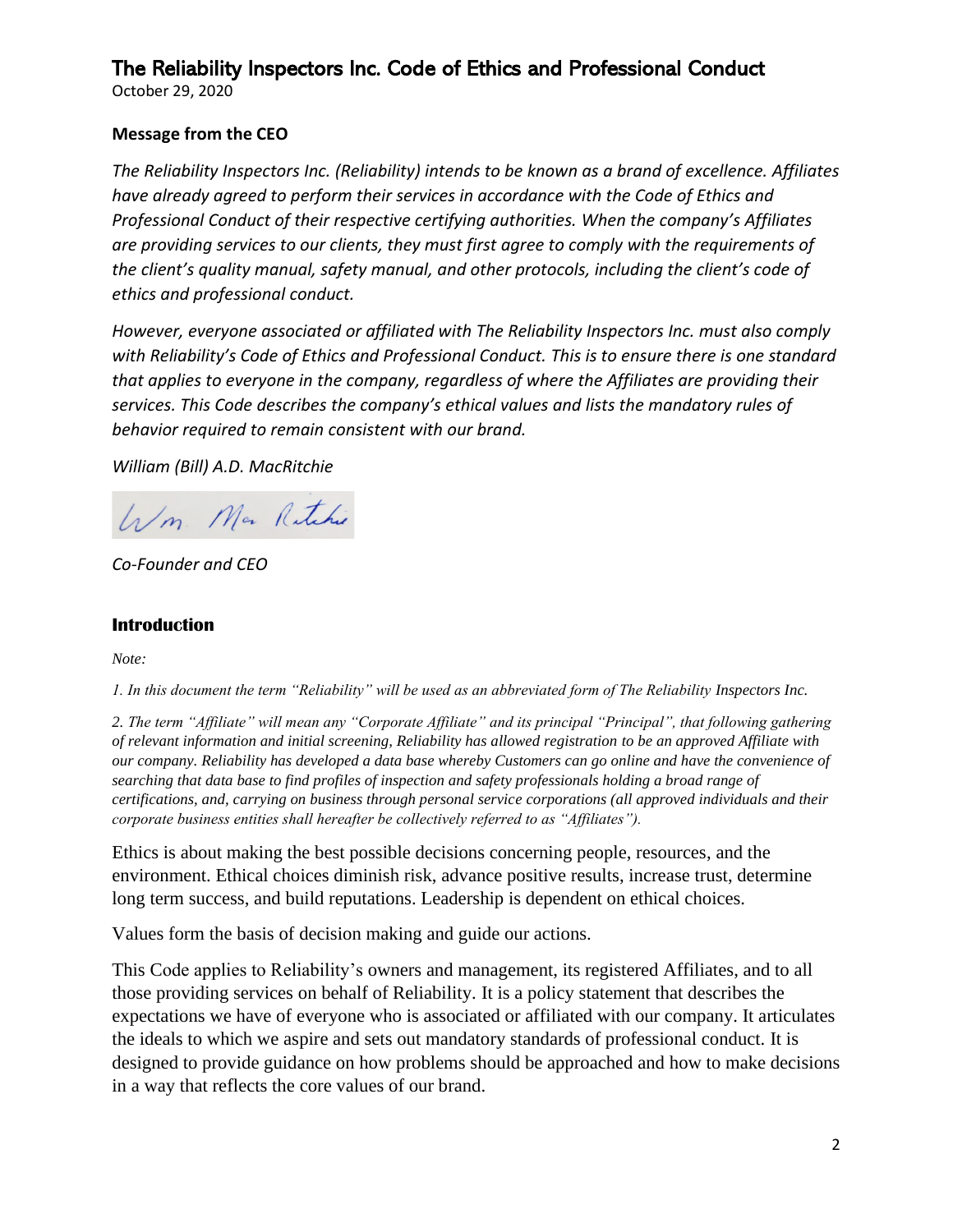October 29, 2020

This Code is a living document that is subject to change, open to improvement and may be amended, supplemented, or superseded by one or more separate policies.

As a condition to obtaining and maintaining approval to be registered as an Affiliate of The Reliability Inspectors Inc., each Affiliate must first commit to abide by this Code of Ethics and Professional Conduct.

If there is a conflict between a standard in Reliability's Code, and a standard in a client's Code, the more stringent requirement will apply. If a client's Code of Ethics and Professional Conduct is more stringent than Reliability's, the more stringent requirement will be brought to the attention of company management and its Ethics and Professional Conduct Committee, and assessed to determine if this Code requires amendments to improve it.

If any part of this code conflicts with local laws or regulations, only those sections of this code permitted by applicable laws and regulations will apply. Any policies that are specifically applicable to your jurisdiction will take precedence to the extent they conflict with this Code. However, whenever a law or regulation appears to conflict with this Code, the conflict is to be drawn to the attention of Reliability and evaluated by the company's management, and the Code of Ethics and Professional conduct committee. If, in the judgement of the company, the conflict is of such a nature as to violate our core values, the company will withdraw from its relationship with the client.

#### **These are the Values and Mandatory Rules that Support this Code**

**1. Responsibility -** Responsibility is our duty to take ownership for the decisions we make or fail to make, the actions we take or fail to take, and the consequences that result. We make decisions, and take actions, based on the best interests of society, public safety, and the environment. We accept only those assignments that are consistent with our background, experience, skills, and qualifications. When we make errors or omissions, we take ownership and promptly make corrections. When we discover errors or omissions caused by others, we communicate them to the appropriate body as soon as they are discovered. We accept accountability for any issues resulting from our errors or omissions and any resulting consequences.

- 1. We inform ourselves, and comply with the policies, rules, regulations, and laws that govern our activities, where we do business.
- 2. We act lawfully, honestly, ethically and in the best interest of the company and in the best interest of our customers.
- 3. We report unethical or illegal conduct to management, Reliability's Code of Ethics and Professional Conduct committee, and, if necessary, to those affected by the conduct. We may also inform our legal counsel.
- 4. We provide accurate information in a timely manner. We take appropriate steps to ensure that the information we are basing our decisions upon or providing to others is accurate, reliable, and timely. This includes having to share bad news even when it may not be appreciated when received. Also, when outcomes are negative, we avoid burying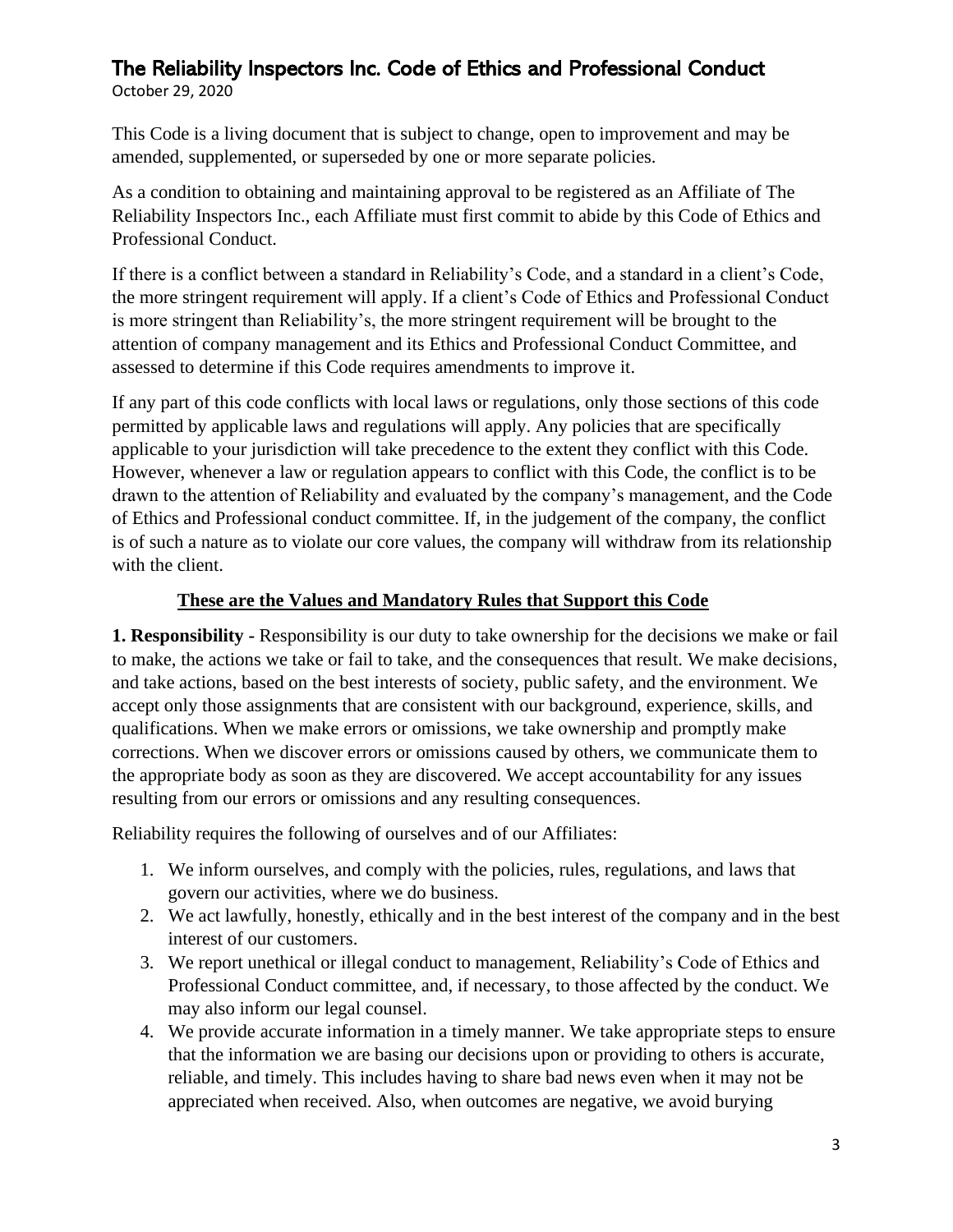October 29, 2020

information or shifting blame to others. When outcomes are positive, we avoid taking credit for the achievements of others. These provisions reinforce our commitment to be both honest and responsible.

- 5. We make commitments and promises, implied or explicit, in good faith.
- 6. We create an environment in which others feel safe to tell the truth.
- 7. We promote the interests of Reliability when the opportunity to do so arises.

**2. Respect -** Respect is our duty to show a high regard for ourselves, others, and the resources entrusted to us. We avoid engaging in behaviors others might consider disrespectful. We conduct ourselves in a professional manner. We also have a duty to confront others who engage in disrespectful behavior and make them aware of their disrespectful conduct.

Reliability requires the following of ourselves and of our affiliates:

- 1. We negotiate in good faith.
- 2. We do not exercise the power of our expertise or position to influence the decisions or actions of others, to benefit personally, at their expense.
- 3. We have a zero-tolerance policy for offensive or abusive behavior, harassment, intimidation, attempted intimidation and retaliation against a customer, customer's employees, other parties supplying services to the customer, or against another Affiliate or management person in our company.
- 4. We respect the property rights of others.

**3. Fairness -** Fairness is our duty to make decisions and act impartially and objectively. Our conduct must be free from competing self-interest, prejudice, and favoritism

Reliability requires the following of ourselves, and of our Affiliates:

1.We do not discriminate against others based on, but not limited to, gender, race, age, religion, disability, nationality, or sexual orientation.

2. We apply the rules of the organization (those of Reliability or those of the customer) without favoritism or prejudice.

**4. Honesty-** Honesty is our duty to understand the truth and act in a truthful manner both in our communications and in our conduct. We are truthful in our communications and in our conduct. We make commitments and promises, implied or explicit, in good faith. We strive to create an environment in which others feel safe to tell the truth.

- 1. Do not engage in or condone behavior that is designed to deceive others.
- 2. Represent our qualifications accurately.
- 3. Do not engage in dishonest behavior with the intention of personal gain or at the expense of another.
- 4. Cooperate, and be honest and forthcoming when being audited on an activity or service you provided to the client.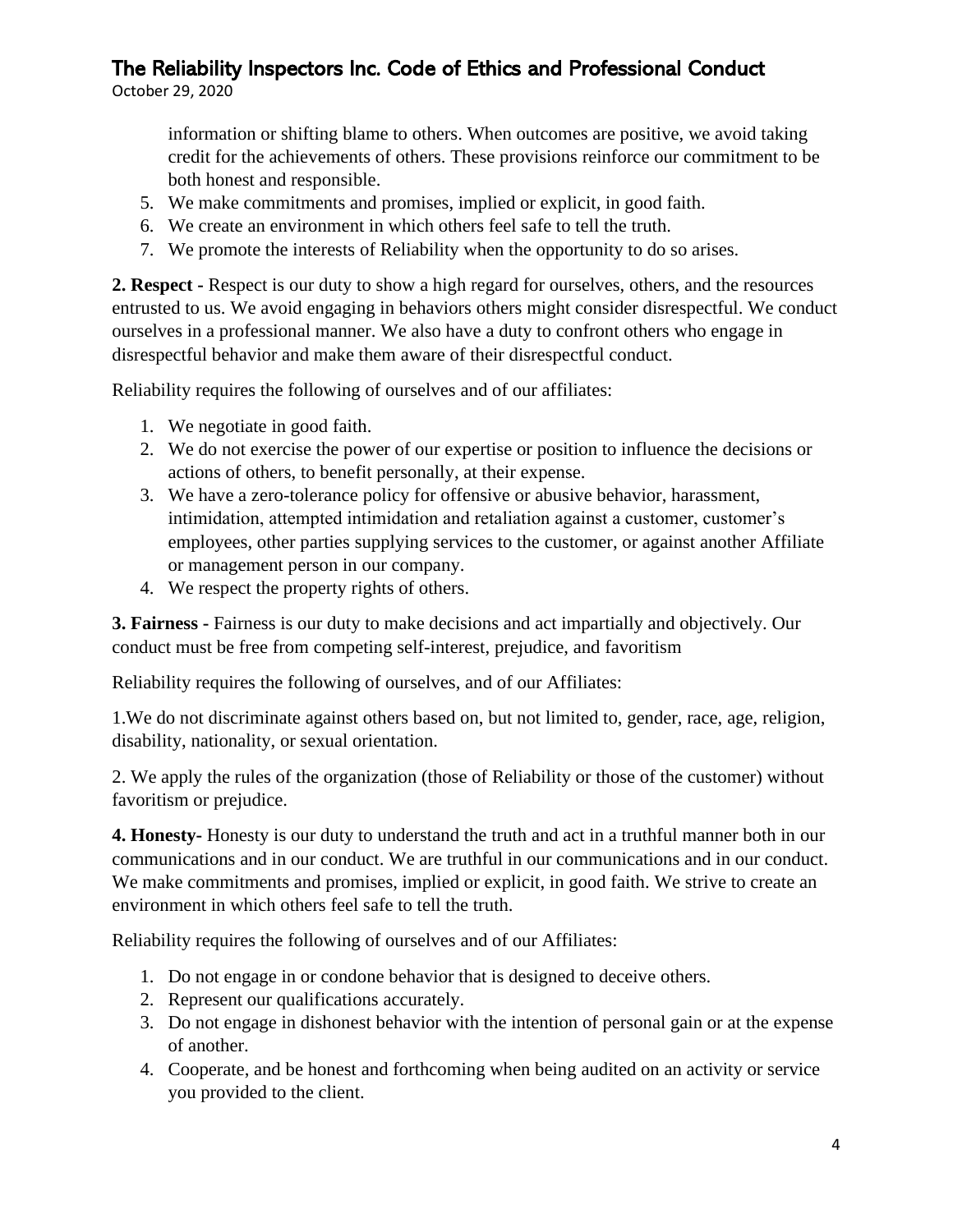October 29, 2020

**5. Competence -** Competence is the ability to perform a task or function or role up to a set of prescribed standards.

Reliability requires the following of ourselves and of our Affiliates:

- 1. Recognize their professional limitations and perform only those services that may be handled competently based on one's training and experience.
- 2. Ensure persons working under their authority or supervision are competent to carry out the tasks assigned to them.
- 3. Avoid circumstances where compromise of personal conduct may arise.

**6. Working Safely-** Nothing is more important to this company than ensuring that management, its registered Affiliates, and to all those providing services on behalf of Reliability, are fully committed to a culture of working safely, provided a safe work environment and have all the required training to work safely. The business model of this company is to supply certified professional Affiliates to provide their services in accordance with the Client's safety and quality manuals and other protocols. Reliability's clients are contractually required to ensure that our Affiliates have been given the time and training to be fully familiar with the customer's safety manual and all related safety policies. They are required to ensure that our Affiliates are provided a safe work environment. However, that in no way diminishes the requirement of anyone in this company to be fully committed to working safely and working in a safe work environment.

- 1. Never undertake any activity in which he or she feels is not safe.
- 2. Be fully committed to working in a safe working environment.
- 3. Be fully aware of and comply with the requirements of all applicable safety policies, laws, and the client's safety manual and safety protocols.
- 4. Be fully committed to eliminating all accidents, eliminating injuries and job-related illnesses, and addressing all safety risks.
- 5. Protect and promote the safety and health of people, property, and the environment above any consideration of self-interest.
- 6. Never tolerate others who do not pay attention and take safety standards seriously.
- 7. Stop work immediately if you identify a safety hazard that needs to be addressed.
- 8. Stay alert to what is going on around you.
- 9. Be knowledgeable about your emergency response plan, the locations of emergency exits, emergency meeting points, muster points, emergency equipment you are trained and permitted to use, emergency radio channels and emergency phone numbers.
- 10. Always do a field level risk assessment whenever you first start your task and do it again if you have left the site for some reason and then returned. Check to see if anything has changed since the last time you were there.
- 11. Complete all required safety training and keep all safety training and certificates up to date.
- 12. Report to your supervisor all unsafe conditions, personal injuries, damaged property, or equipment.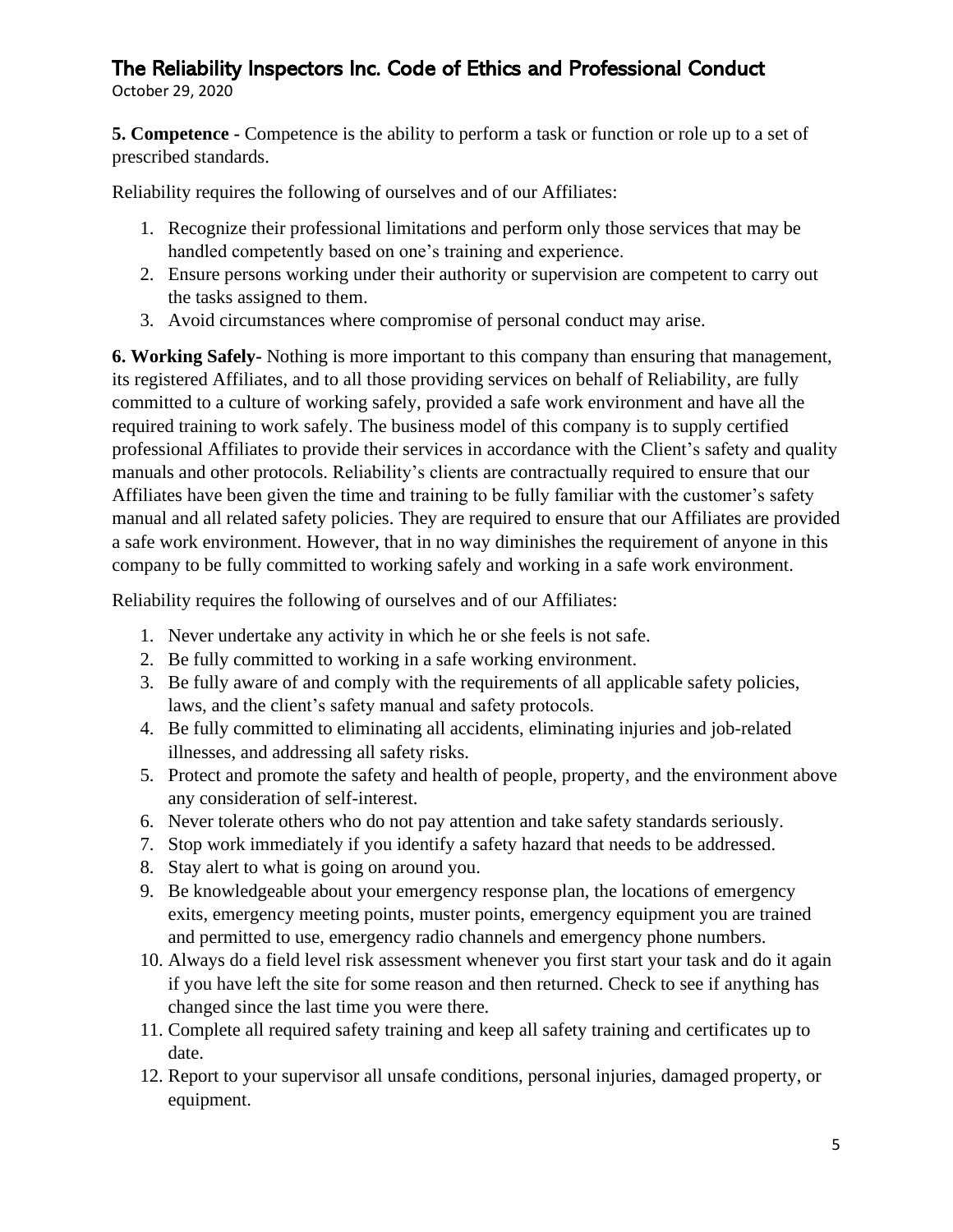October 29, 2020

- 13. Do not perform a service or operate equipment, machinery or tools without proper training or certifications.
- 14. Do not ignore health, safety, security, or environmental risks.
- 15. Do not tolerate violence, threats, or sabotage.
- 16. Do not work while fatigued or under the influence of alcohol, performance impairing medications or illegal drugs.
- 17. Do not carry unauthorized weapons on our property or on the customer's property.
- 18. If an Affiliate believes that a client is not fully supporting a program that supports working safely and a safe working environment, and if after discussing the concern with the customer, the customer has not remedied the concern to the satisfaction of that Affiliate, he or she should immediately withdraw their services and report the issue to Reliability. If, after careful review and consideration, Reliability agrees that the customer is not adhering to a full commitment to a safe working environment, Reliability will withdraw all services from the client.

**7. Protection of the Environment-** Reliability believes that practicing good stewardship of our environment and complying with all relevant environmental laws and regulations is in alignment with our aspiration of our services being measured against and meeting the highest standard of ethical business conduct.

Reliability requires the following of ourselves and of our Affiliates:

- 1. Treat the natural environment where you are working with respect.
- 2. Do all we can to minimize our environmental imprint wherever we provide our services.
- 3. Comply with all regulations, policies and procedures related to labeling, storage, treatment, and disposal of waste.
- 4. Maintain all required licenses and conform to all the requirements thereof.
- 5. Maintain all required environmental documentation.
- 6. Endeavor to reduce waste and energy use.
- 7. Recycle as much as we can.

**8. Avoiding Conflict of Interest –** A conflict of interest is any relationship or activity that could potentially compromise the fairness or objectivity in decision making. A conflict of interest occurs when we can influence decisions, or other outcomes on behalf of one party, when such decisions or outcomes could affect one or more other parties with which we have competing loyalties. Reliability treats the appearance of a conflict of interest as a conflict of interest.

- 1. Never use Reliability's or the client's property, equipment, or information for personal gain, or personally take for yourself, any opportunity that is discovered through providing services under Reliability's brand.
- 2. Never initiate an action, participate in an activity, or engage in relationships that undermine our company, or a customer's company, when providing services on their behalf.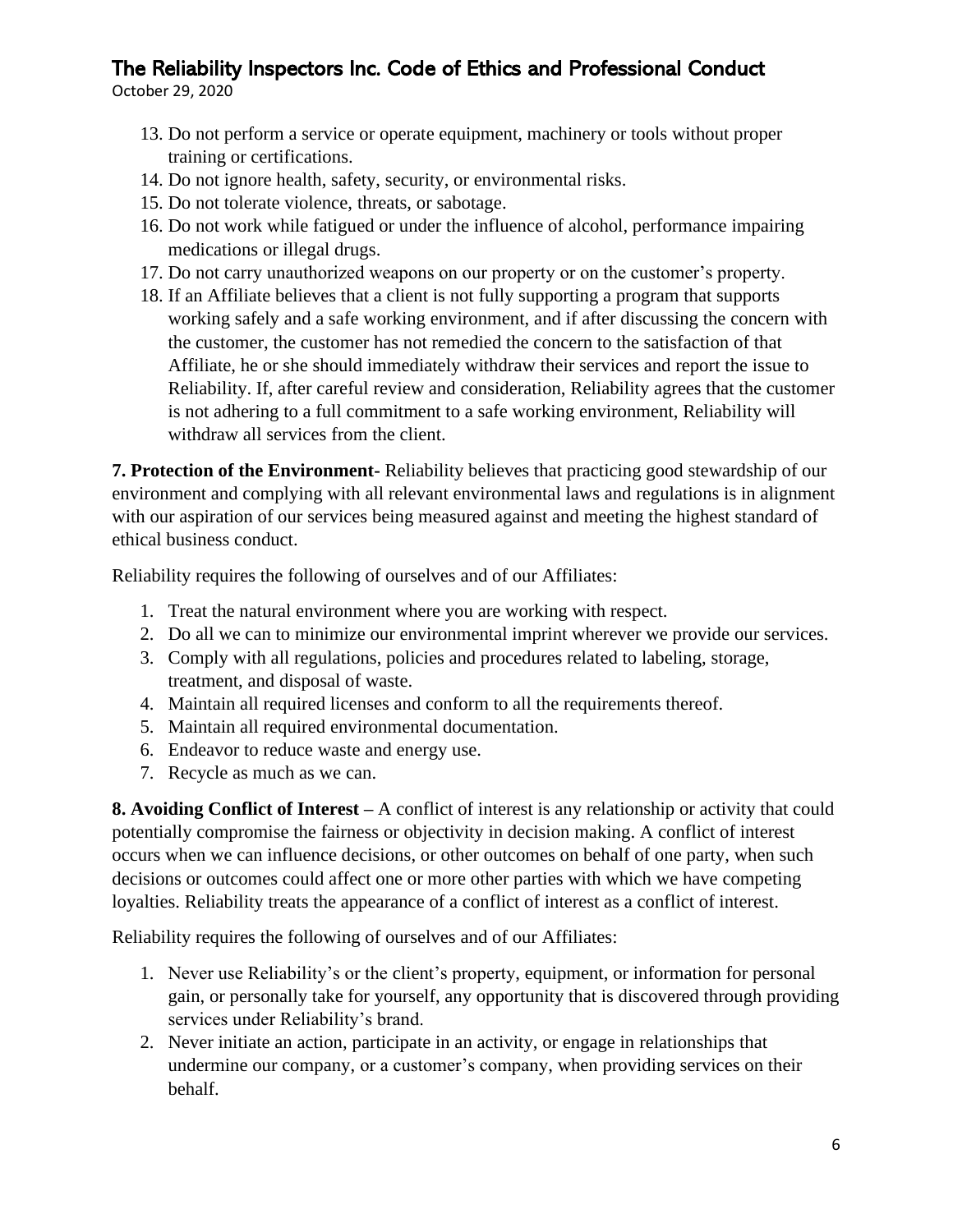October 29, 2020

- 3. Fully disclose any potential or real conflicts of interest to the appropriate stakeholders.
- 4. When we realize that we have a real or potential conflict of interest, we refrain from engaging in the decision-making process or otherwise attempting to influence outcomes until or unless we have made full disclosure to the affected stakeholders. A mitigation plan must be approved, and the consent of the stakeholders must be obtained to proceed.
- 5. Whenever a certain activity, transaction, relationship, or decision could be, or could be perceived, as a conflict of interest, you must first seek advice from management, and/or the management of a client for whom you are providing services.

**9. Protection of Personal Information**- Your privacy is important. Reliability is committed to maintaining and exceeding industry standards to protect private information. Our company respects the privacy of every individual who visits our website or responds to our digital communications. Our Privacy Policy outlines the information collected when you visit our website or respond to our digital communications, and how we use that information.

You have the right to have the personal information you have provided to us withdrawn. Our Privacy Policy states "An Affiliate will be given the opportunity with each email communication RELIABILITY sends, for updates and additional marketing information, for removal from registration and our email contact list. RELIABILITY will take reasonable attempts to remove requested email addresses from our files. Upon receiving notice that an Affiliate consent has been revoked, RELIABILITY will stop using personal information within a reasonable time, which will vary depending on the nature and purpose of the information collected and we will send an email confirmation."

Reliability abides by and requires of our fellow associates and Affiliates:

- 1. Keep any private and personal information they might find while providing their services safe and secure This includes the personal private information of the client and the client's associates, and all other contractors and subcontractors an Affiliate might come across while providing his or her services.
- 2. Use personal information only for legitimate reasons necessary to do your work.
- 3. Handle the personal information to which you have been entrusted with care, protect it, and follow the client's policies in the way you use it.
- 4. Follow the privacy laws and regulations of the Jurisdictions that apply where you are doing your work.
- 5. Report any personal information being used in a way that is not in accordance with our Code and policies to Reliability's management immediately.

**10. Protection of Proprietary Information and Intellectual Property-** Proprietary information means information that is the property of Reliability or that of its clients; is not intended to be shared with the public; and has restrictions as to whom access can be permitted. It includes pricing and cost information, client information, information that allows access to corporate systems, intellectual property, business plans, contracts between our clients and their suppliers, contracts between our clients and their customers, to name just a few of the items that fall under this category. Intellectual property includes trade secrets, copyrights, patents, and other sensitive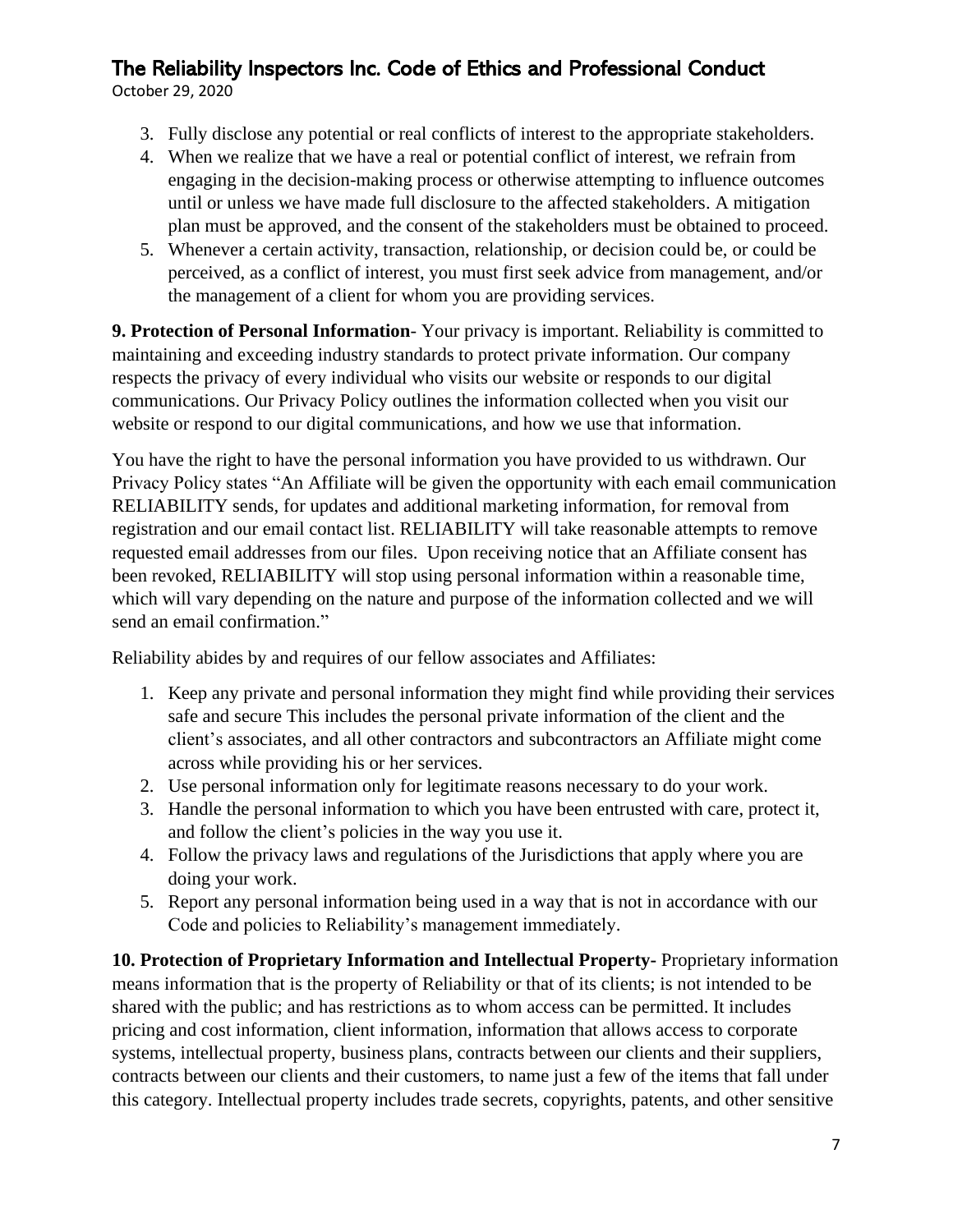October 29, 2020

information. Intellectual property and proprietary information are assets of the companies that own them and often hold considerable financial value. It is information that may allow a business to have a competitive advantage over its competition. For these reasons it is critical to protect it, keep it private, not share it with others and only use it for the purpose its owners intended. If a client has trusted you to have proprietary information, guard it and treat it as if it belongs to you.

Reliability requires the following of ourselves, and of our Affiliates:

- 1. Do not share the proprietary information or intellectual property of Reliability, or that of Reliability's clients with anyone other than those who have been authorized and require it to provide the service requested by the owner of that proprietary information or intellectual property.
- 2. If an Affiliate is providing a service to a client, make sure the client has specified contractually, which proprietary or intellectual information, if any, the Affiliate or Associate can have access. The permission from a customer should also specify how the information should be labeled, distributed, and destroyed.
- 3. If, as an Affiliate providing services to a client, the Affiliate is overseeing the activities of a contractor who needs to have access to proprietary information, or intellectual content, the Affiliate shall not allow access, unless the contractor has signed a contract with the customer that allows them to have access or use that proprietary information or intellectual content for the purposes intended by the owner of that content.
- 4. Always be careful to make sure unauthorized people do not overhear you talking about proprietary or intellectual information. Make sure they cannot see your computer screen when that information is on display, and that you log out your computer or shut it down when you are away from it. Do not discuss these matters on your cell phone when you are in a space where your conversation can be overheard.

**11. Offering or Accepting Business Courtesies –** Business courtesies such as promotional gifts, entertainment and business meals are an acceptable way to build business relationships. However, it is important to be mindful of this company's core value of doing business in such a way as to be favorably measured against the highest standard of ethical business conduct. We must always be careful to make sure that when giving or receiving these types of business courtesies, that they are legal, and in conformance with the policies of the provider's organization as well as the recipient's organization.

- 1. Never accept any courtesy that might influence a business decision that is, or appears to be, against the best interest of Reliability, or of the customers to whom the Affiliate is providing services. Whenever you are not sure, consult with Reliability's and/or the customer's management.
- 2. A business courtesy must never be a gift of cash given or cash received.
- 3. Never offer a courtesy to influence a business decision of a client or potential client.
- 4. Record any business courtesy expenses and submit the receipts to management for reimbursement.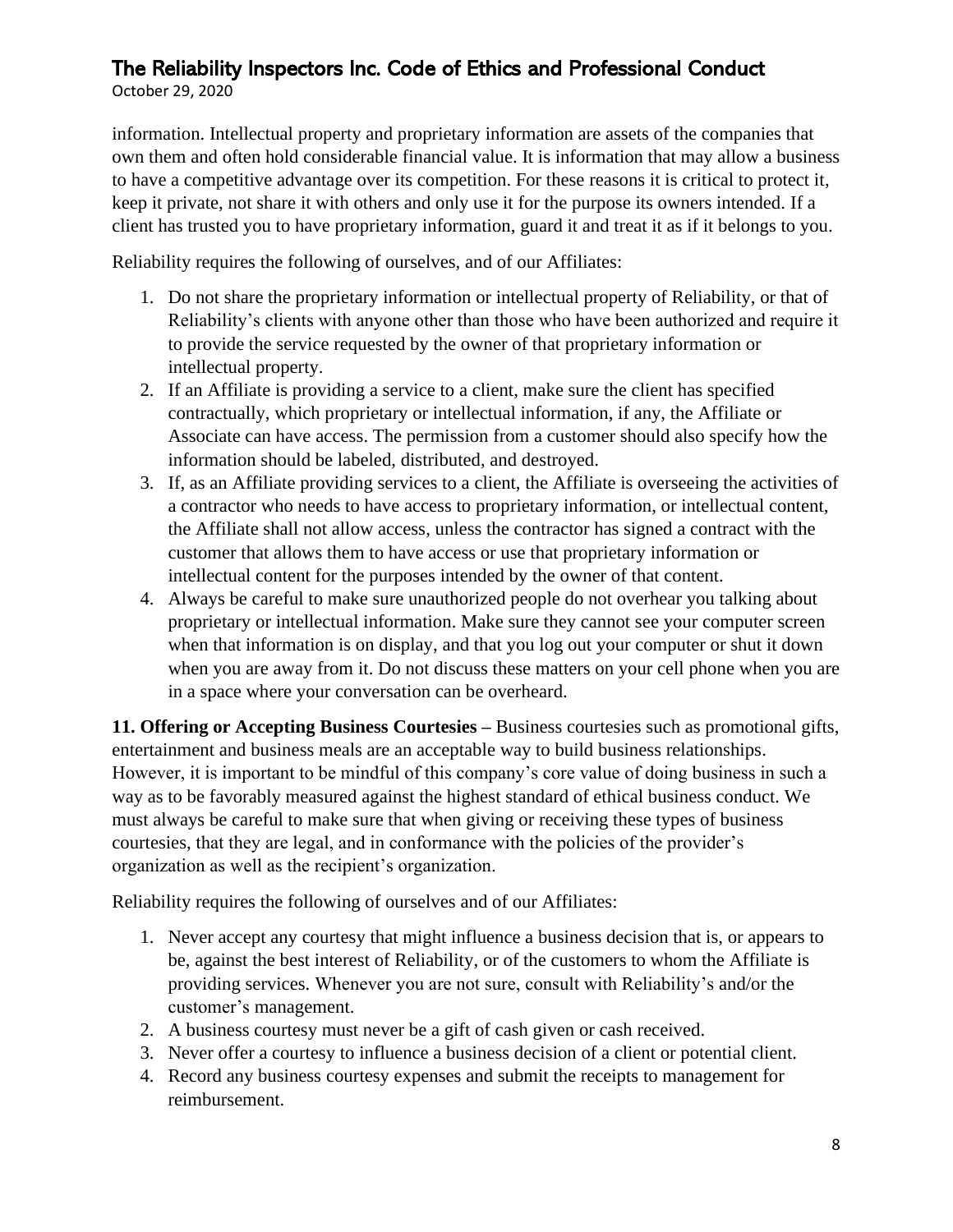October 29, 2020

- 5. Obtain prior approval from management when planning to offer business courtesies and keep the cost of them within pre-approved, modest limits.
- 6. Offering business courtesies to government employees or public officials or parties acting on behalf of the government is subject to legal restrictions. Never offer a business courtesy to a government employee or government. This does not apply to personal political contributions.
- 7. Business courtesies should not involve the families of the provider of the courtesy unless they have been approved by Reliability.
- 8. Notify management whenever we receive a gift from a prospective customer, a client or one of our client's vendors.
- 9. Never offer or accept any business courtesy that could damage the reputation of yourself or harm Reliability's or the customer's reputation.

**12. Public Relations and Communications-** It is important that any information attributable to The Reliability Inspectors Inc. comes from one clear source that is clear, accurate and consistent. When issuing public statements on behalf of the Company, only those persons specifically authorized do so by Reliability are permitted to make communications to the media, regulators, financial analyst communities and to the public.

Reliability requires the following of ourselves and of our Affiliates:

- 1. If you receive inquiries from media, regulators, investors, or financial analysts, provide no information and refer the inquiry to Reliability's and or the client's management.
- 2. When using social media, be careful when you post anything that has to do with your relationship to Reliability or its clients. What you post might affect Reliability or its clients. Do not post images of a client's projects or facilities without written permission from their legal department or their public relations division.
- 3. Do not post any confidential, personal, financial, or proprietary information of Reliability, or of its clients, on social media.
- 4. If you see a post or claim online regarding Reliability or one of its clients, and you think it is incorrect, do not respond to it. Do bring it to the attention of Reliability's management and let them respond if they choose to do so.

**13. Use of Company Assets and Resources-** Reliability's company assets include a minimal amount of physical assets, its data base and intellectual property. Affiliates will be providing their services as if they were an employee of the customer, and will be using the client's vehicles, equipment, and sometimes will be given access to proprietary information and intellectual property which are assets that are owned by the client. Therefore, when an Affiliate is providing services to a customer through Reliability, the Affiliates are responsible for treating Reliability's, or the client's assets, as if they were their own personal property. Those customer assets include, but are not limited to the client's facilities, equipment, vehicles, materials, reports, records, files, manuals, procedures, credit cards, gas cards, telephones, tablets, and computers.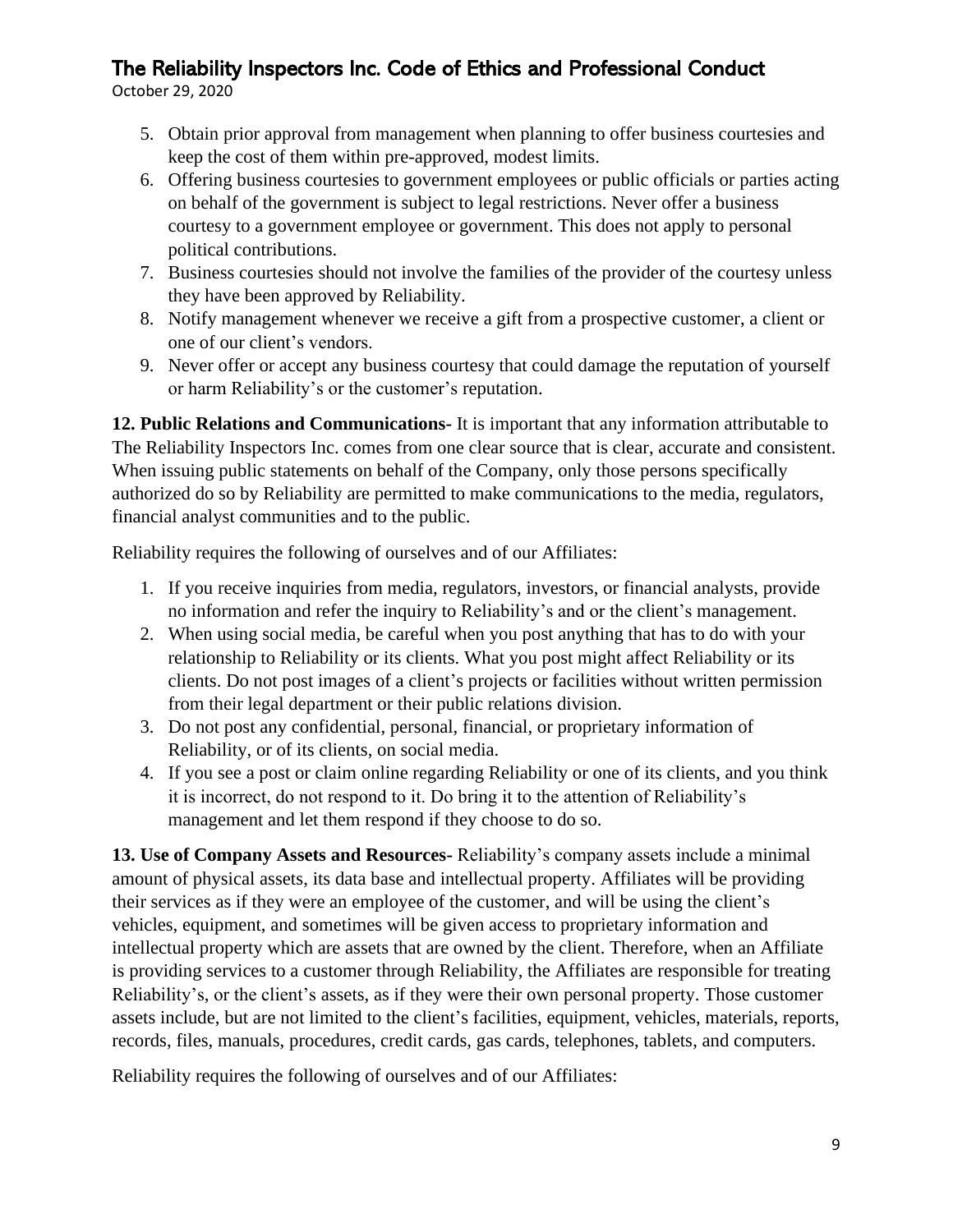October 29, 2020

- 1. Use company assets, and/or those provided to them by the client, only for business specifically related to the services being provided to the client.
- 2. Document and report any equipment that requires maintenance or repair to the client, or to Reliability, as applicable.
- 3. Follow all the client's protocols and policies.
- 4. When using the Affiliate's or the client's computers, stay current on all required training that is intended to protect the customer's programs and networks from malicious attacks and access by others not authorized to have access to those programs and systems.
- 5. Keep the office, computer, and equipment that you are using to provide services to the client secure by locking them, or shutting them down completely, when you are away from them.

**14. Financial Record Keeping-** All of Reliability's accounts, banking records and financial statements must be kept up to date, be detailed in such a manner to accurately show the transactions and matters to which they relate, and must conform to all applicable legal requirements. All of Reliability's approved Affiliates provide their services operating through personal service corporations, and therefore, are required to do the same.

Reliability requires the following of ourselves, our fellow Affiliates:

- 1. Honestly and accurately record all financial transactions relating to the business of the Reliability Inspectors Inc.
- 2. Bill clients and Reliability fairly, honestly, and as agreed within the terms of the contract.
- 3. Never invoice a client, or Reliability, for any expense that was not previously agreed to in writing, by the client, or Reliability, prior to incurring that expense.

**15. Teamwork and Ensuring Compliance with this Code-** Reliability knows that it cannot succeed in business unless it takes a team approach, fostering an atmosphere where anyone on the team will feel comfortable asking questions, expressing their concerns, and providing suggestions when they feel it will make the business stronger. It is the responsibility of every member of Reliability's team to comply with the rules and with the spirit of this Code. When a member of our team believes that another team member is in violation of this Code, they must report the violation to Reliability's management, and to the Code of Ethics and Professional Conduct committee.

- 1. Know and follow this Code.
- 2. Also know and follow the client's Code of Ethics and Professional Conduct and if there is a conflict the more stringent requirement will apply.
- 3. If a client's Code of Ethics and Professional Conduct has a requirement more stringent than that of Reliability, the more stringent requirement will be brought to the attention of Reliability's management and to its Code committee for consideration of a revision or addition to the Code.
- 4. Lead by example.